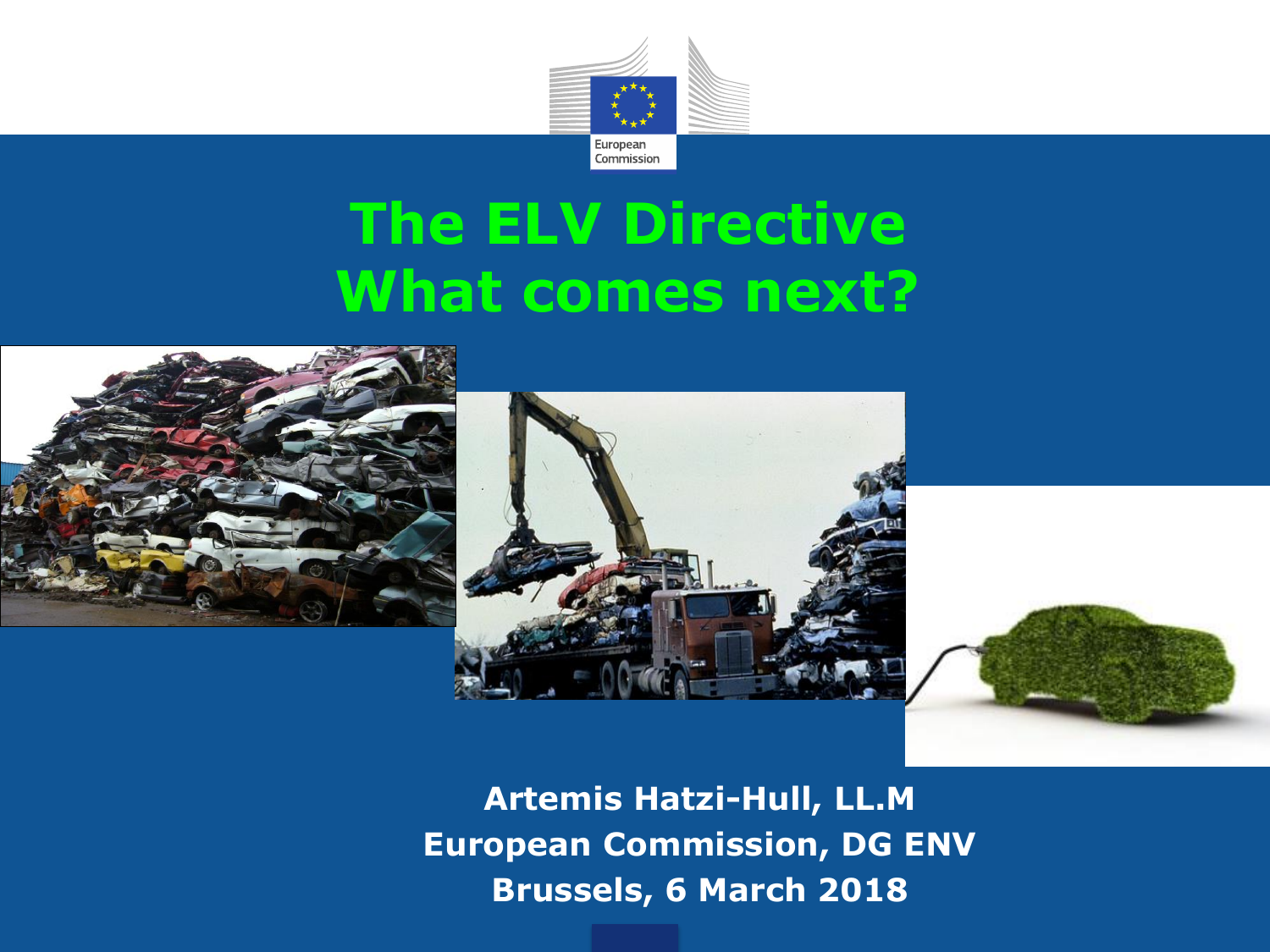

## **Outline**

#### **1. The ELV Directive**

- The general lines and the objectives of the Directive
- Extended Producer Responsibility in the ELV Directive
- ELV existing targets

#### **2. Achievements and remaining challenges and opportunities**

- **3. Legislative changes affecting the ELV Directive**
- **4. Towards the future**

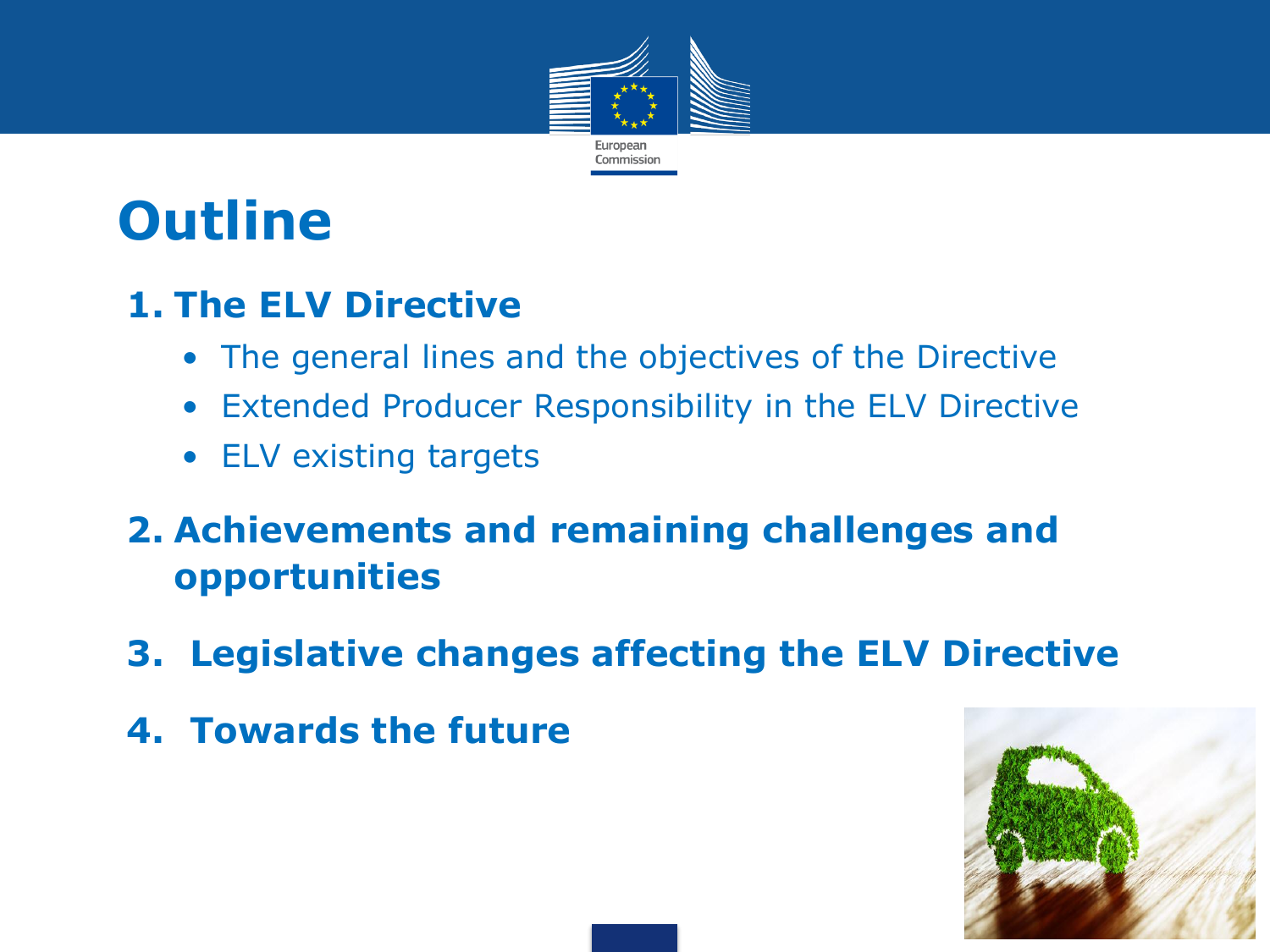

### **The ELV Directive**

- *ELVs are a priority waste stream already from 1982s/1990s*
- *Objectives: minimise the environmental impact of ELVs (reduce the final disposal and improve environmental performance of economic operators) and ensure proper functioning of the internal market and avoid distortions of competition*
- *Prevention: design new vehicles taking into account dismantling, reuse and recycling and substance ban for materials and components of vehicles (also spare parts) (Pb, Hg, Cd, CrVI - Applies since 1 July 2003 - List of exemptions in Annex II to be revised by the Commission on a regular basis according to technical and scientific progress)*
- *De facto: an instrument to drive circularity in the automotive sector*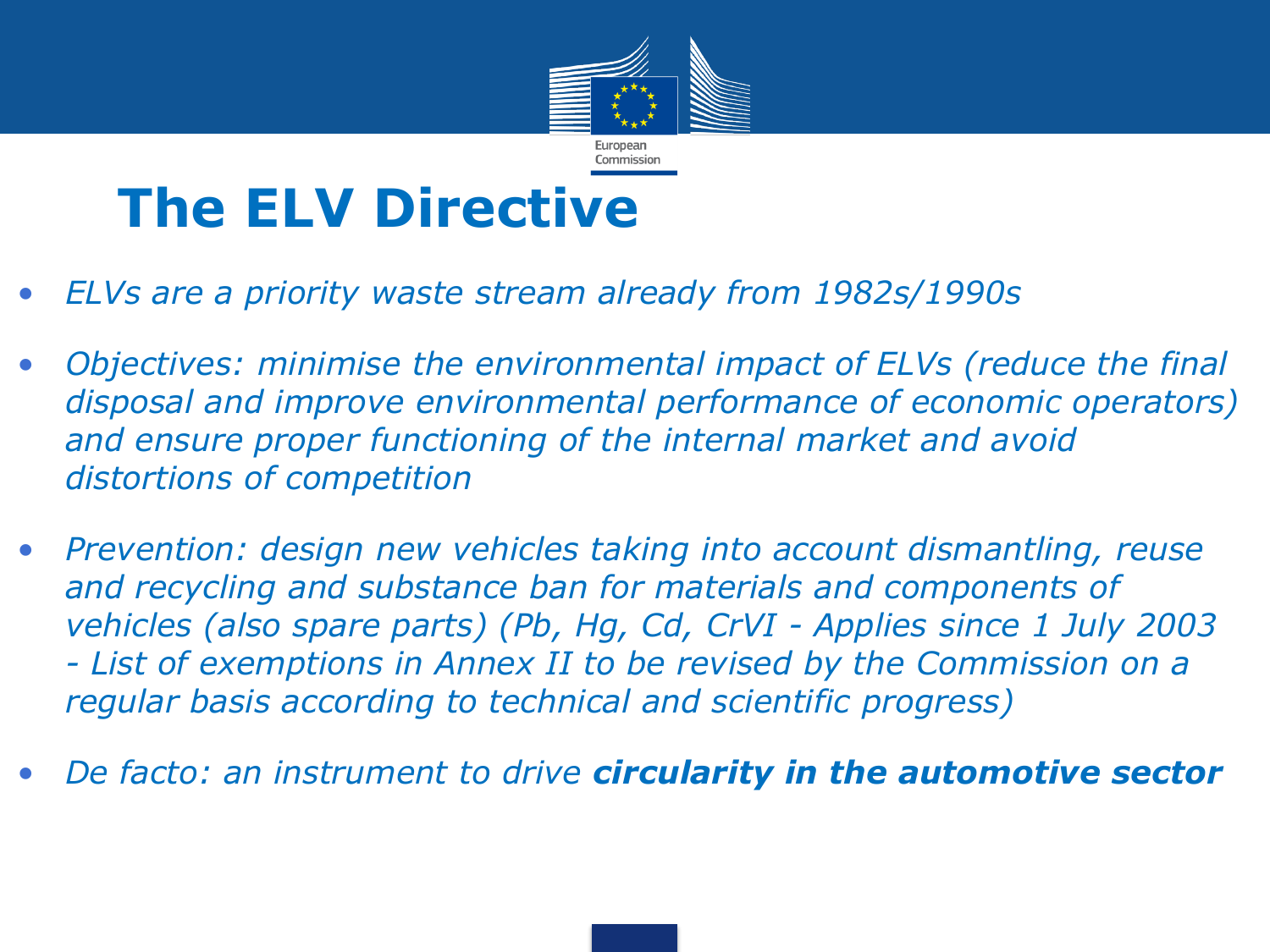



# **Producer's Responsibility**

#### *Design responsibility*

- Producers to limit the use of hazardous substances in vehicles
- Producers to design more recyclable vehicles to facilitate dismantling, recycling and reuse and reach the targets
- Standards for dismantling, recoverability and recyclability in the type-approval directive (The "3R Directive: EU Directive 2005/64/EC)
- Producers to integrate more recycled materials in new vehicles

#### *Organisational responsibility*

• Economic operators to set up collection systems and achieve targets

#### *Financial responsibility (free take back)*

• End-user needs certificate of destruction (CoD) for the deregistration of ELV

#### **Information responsibility** (coding standards)

- Coding standards to facilitate identification of components suitable for reuse and recovery
- Provide dismantling information in IDIS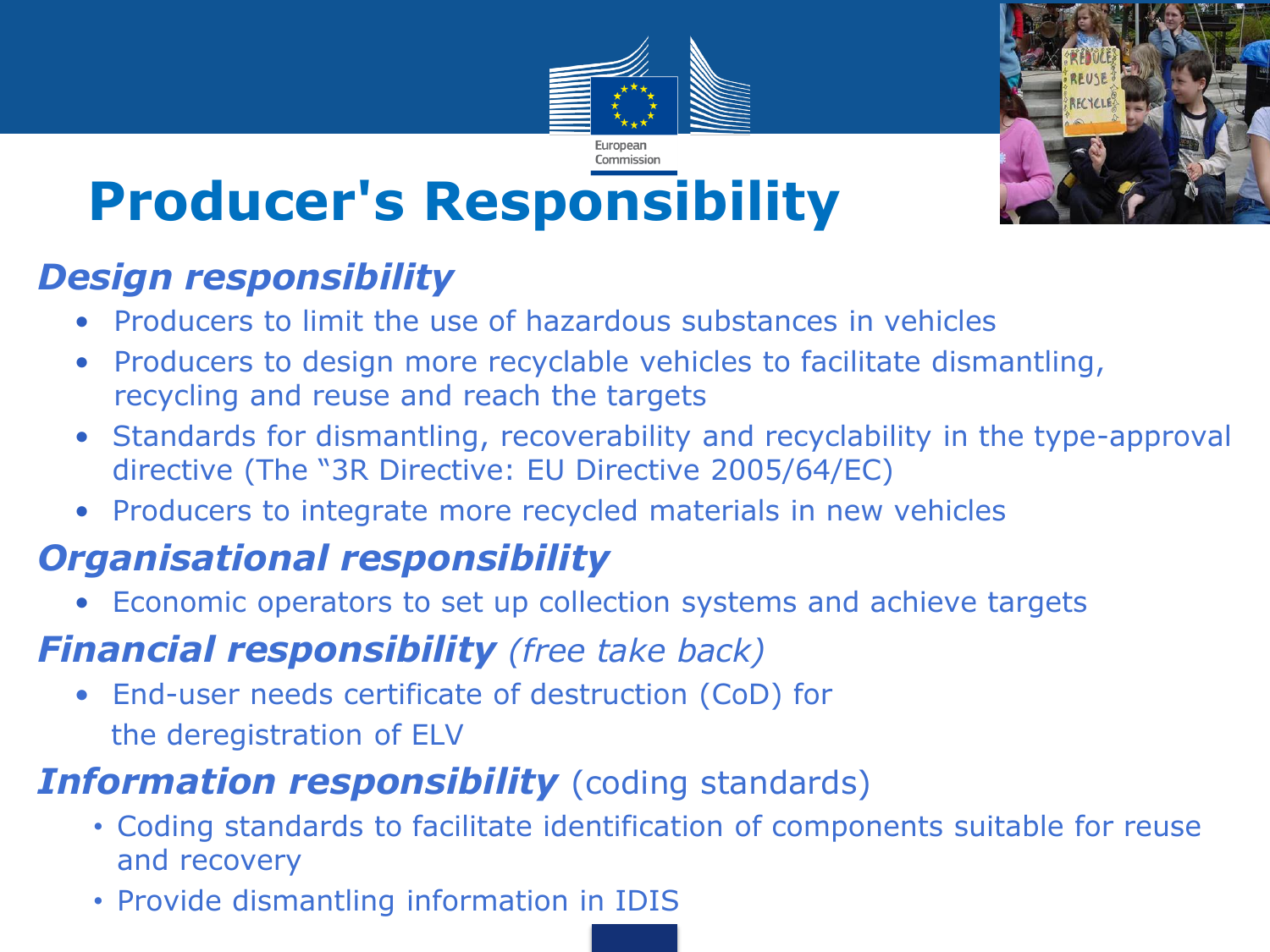

## **ELV – Treatment and organisation**

- Treatment by Authorised Treatment facilities (ATFs)
- Minimum technical requirements for storage and treatment of ELVs
	- Hazardous materials to be removed before shredding, stripping to ensure suitability of components for reuse and recovery
- MS to encourage treatment operators to implement certified environmental management systems
- Vehicles are not to be deregistered without a certificate of destruction to be provided by the ATF (or producer or dealer)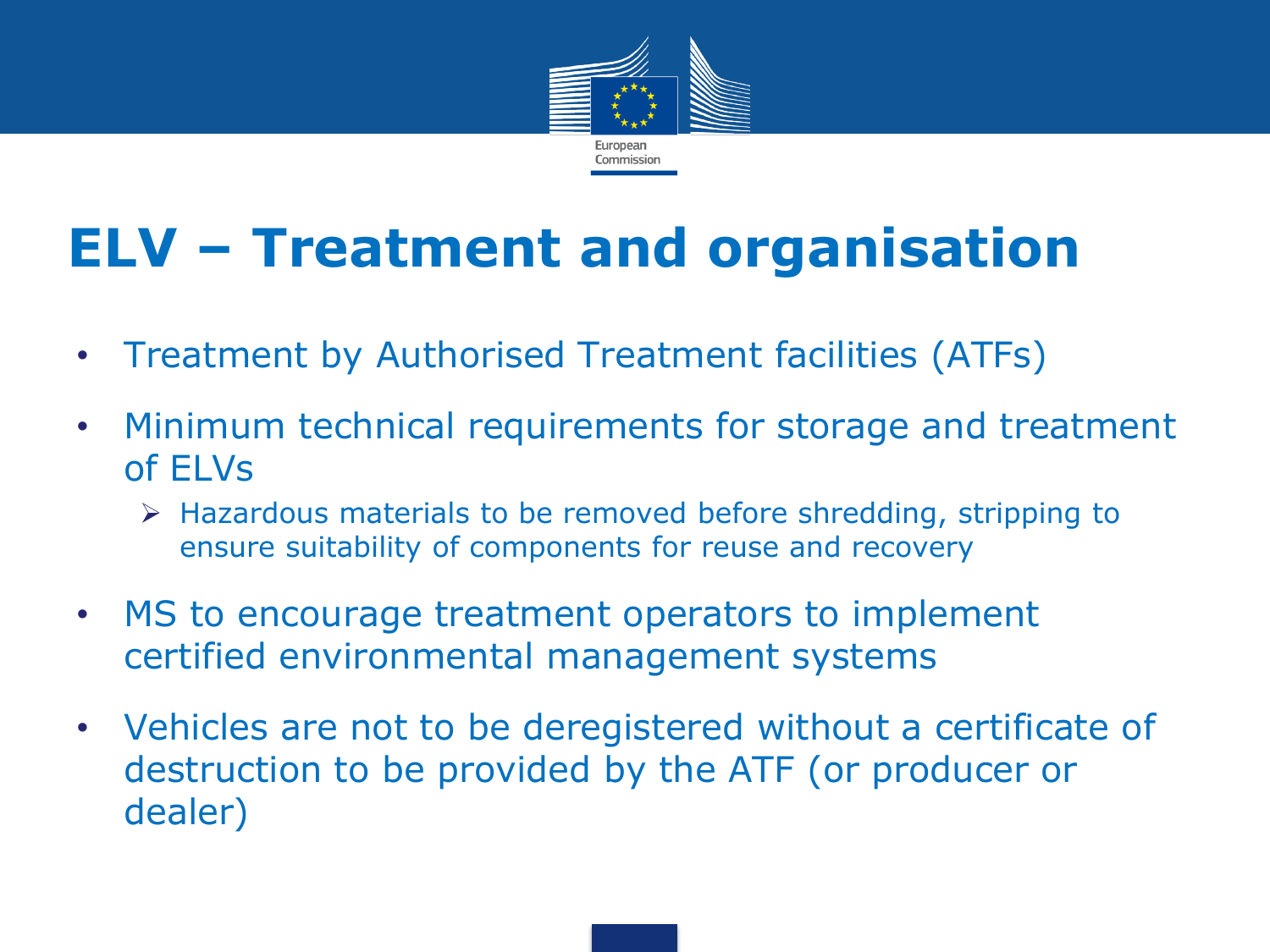

## **Reuse/Recycling/Recovery Targets**

- *Targets to be reached as from 2006:*
	- Minimum reuse and recovery: **85%**
	- Minimum reuse and recycling: **80%**
- *Targets to be reached as from 2015:*
	- Minimum reuse and recovery: **95%**
	- Minimum reuse and recycling: **85%**
- *Lower targets for vehicles produced before 1980:*
	- $\triangleright$  Minimum reuse and recovery: 75%
	- $\triangleright$  Minimum reuse and recycling: 70%

*Commission to be informed*

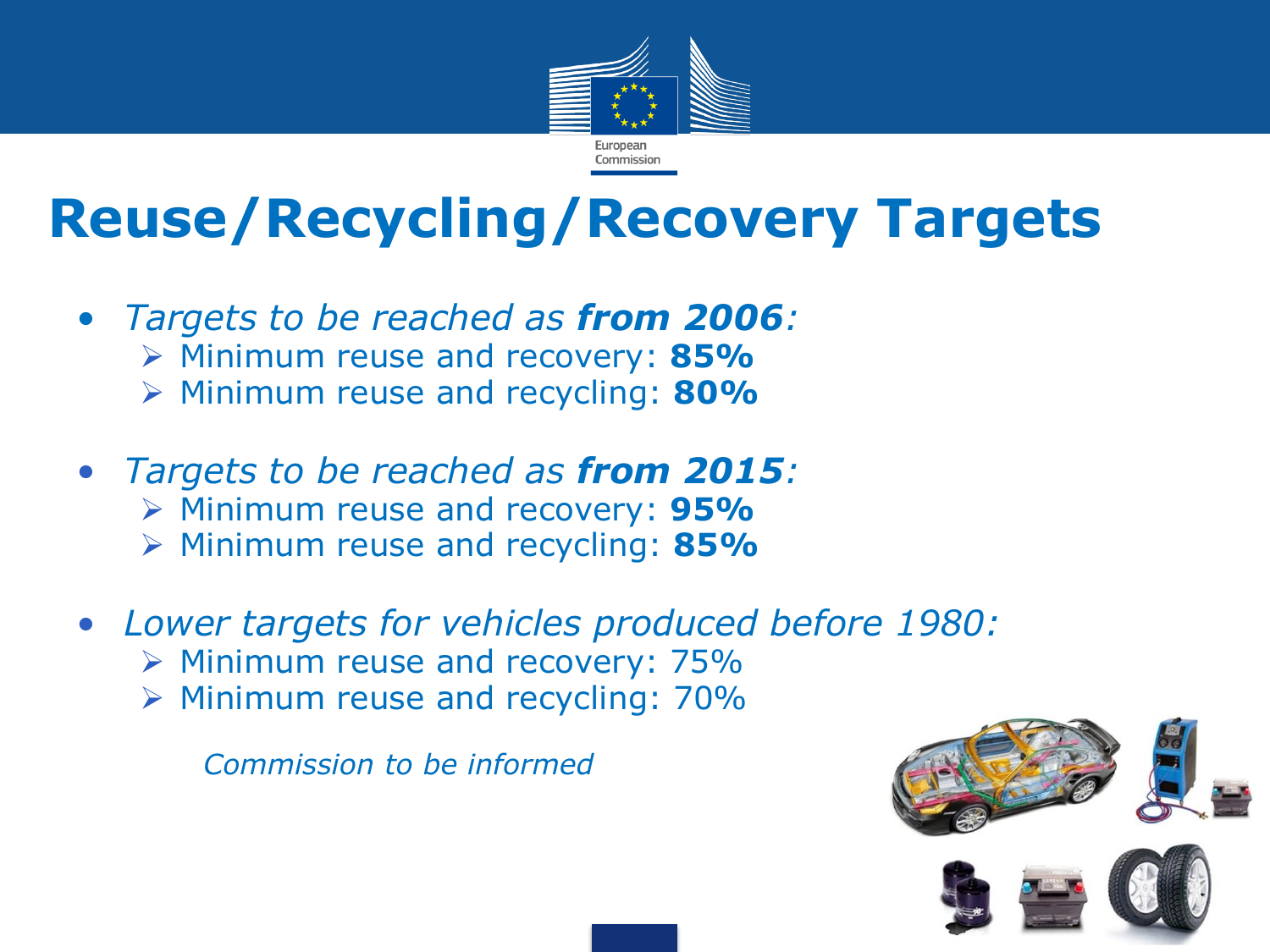

### **Materials in an ELV in 2015\***

| <b>Ferrous Metal</b>                 | 66%   |
|--------------------------------------|-------|
| <b>Non Ferrous Metal</b>             | 9%    |
| <b>Plastics and Process Polymers</b> | 12%   |
| <b>Tyres</b>                         | 3%    |
| Glass                                | 2%    |
| <b>Batteries</b>                     | $1\%$ |
| <b>Fluids</b>                        | $1\%$ |
| <b>Textiles</b>                      | $1\%$ |
| Rubber                               | 2%    |
| <b>Other</b>                         | 2%    |

• *Plastics\*: PP 40%, ABS 7%, PC4%, PA 8%, PU 11%, PE 5%, PVC 7%, Epoxy 1%, Other: 17%*

• *\**Commission Staff Working Document on targets 2007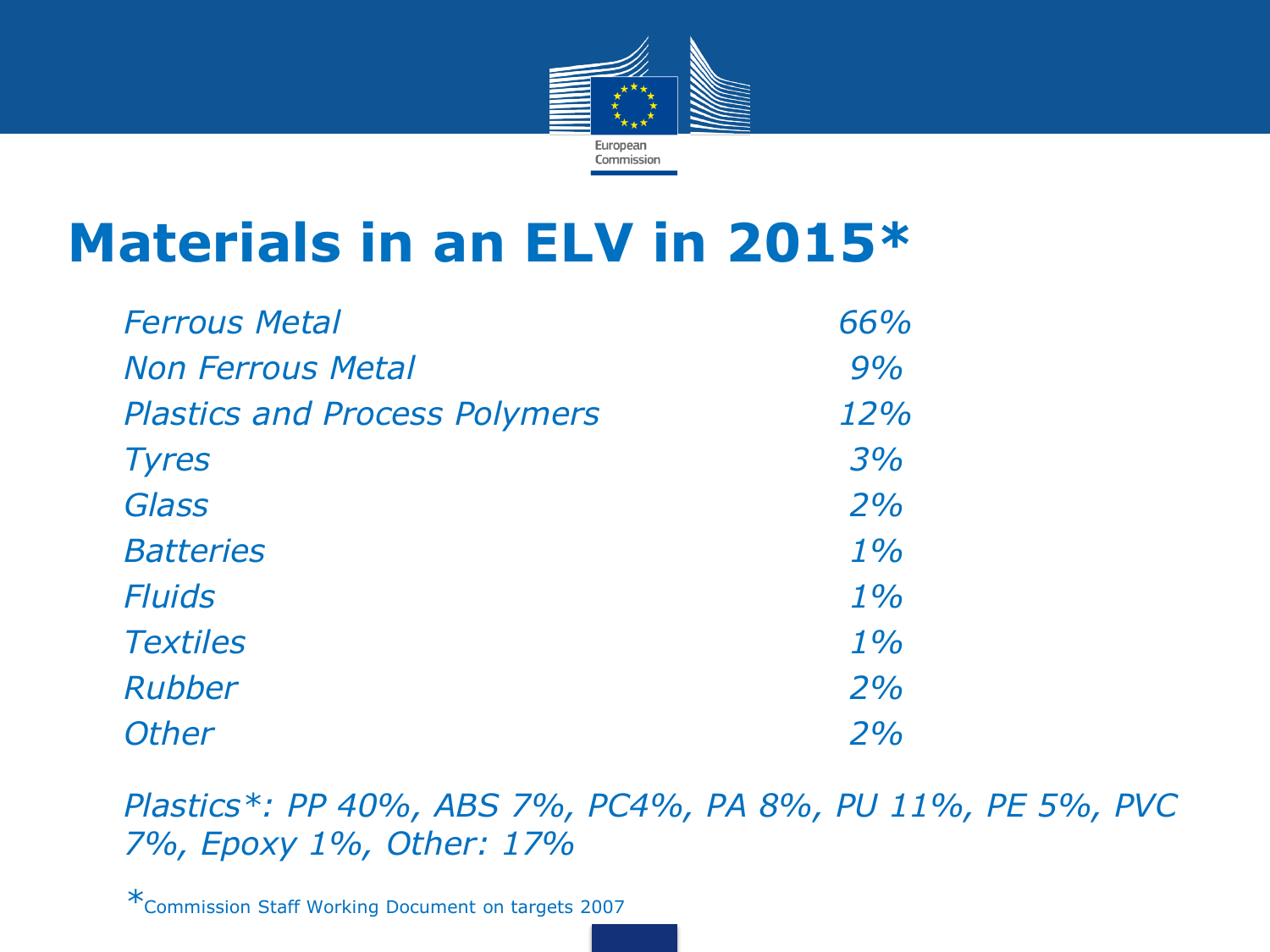



# **Achievements of the ELV Directive**

- Contributed to making the car manufacturing in the EU a more efficient, innovative and more sustainable industry
- No more abandoned ELVs, increase in the number of ELVs treated in Authorised Treatment Facilities (ATFs); increase in the number of ATFs and ATFs with environmental standards
- Design of new vehicles for disassembly and design for reuse and reduction of hazardous substances
- Improved information for dismantling and parts (IDIS)
- New Technologies for the treatment of ELVs (e.g. post-shredding) and specific environmental and health improvements (waste oils and fluids, tires etc.)
- Proper treatment of recycling/recovery of not only materials with a positive value
- Reduction of hazardous substances largely achieved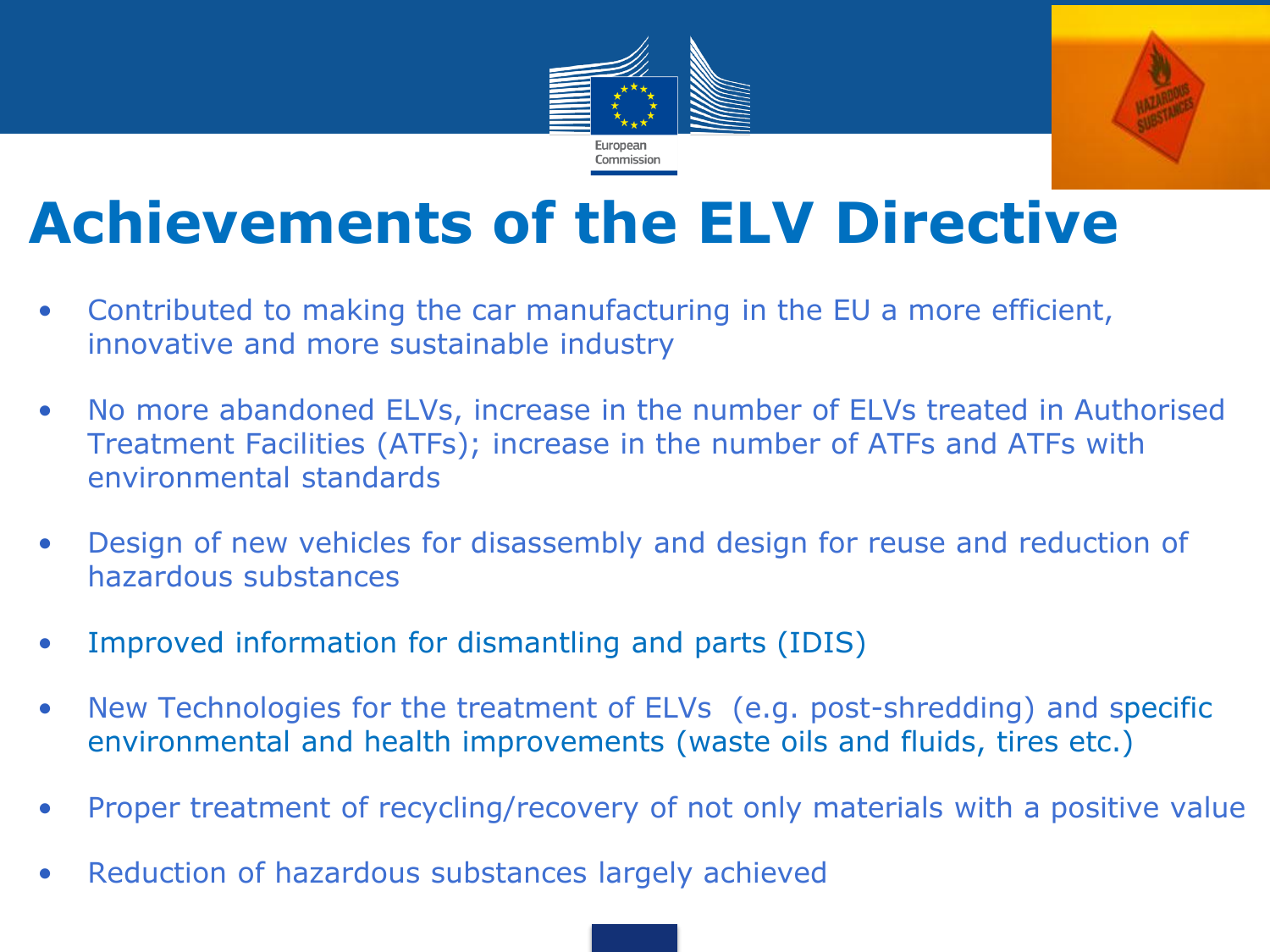

## **Challenges and Opportunities**

- Systemic problem with statistically **missing ELVs**; only a part of deregistered ELVs receive a certificate of destruction (CoD)
- Inadequate link between registration and de-registration or re-registration
- Lack of good quality data
- Recycling infrastructure effectiveness
- Design: design for assembly, for manufacture, for recycling/reuse, for environment, for life-cycle (i.e. life-cycle engineering), for quality, for maintainability, for reliability
- Innovations are expected, i.e. concerning material separation enhancement, thermo-chemical conversion (gasification and pyrolysis) and recycling/recovery routes of the residue.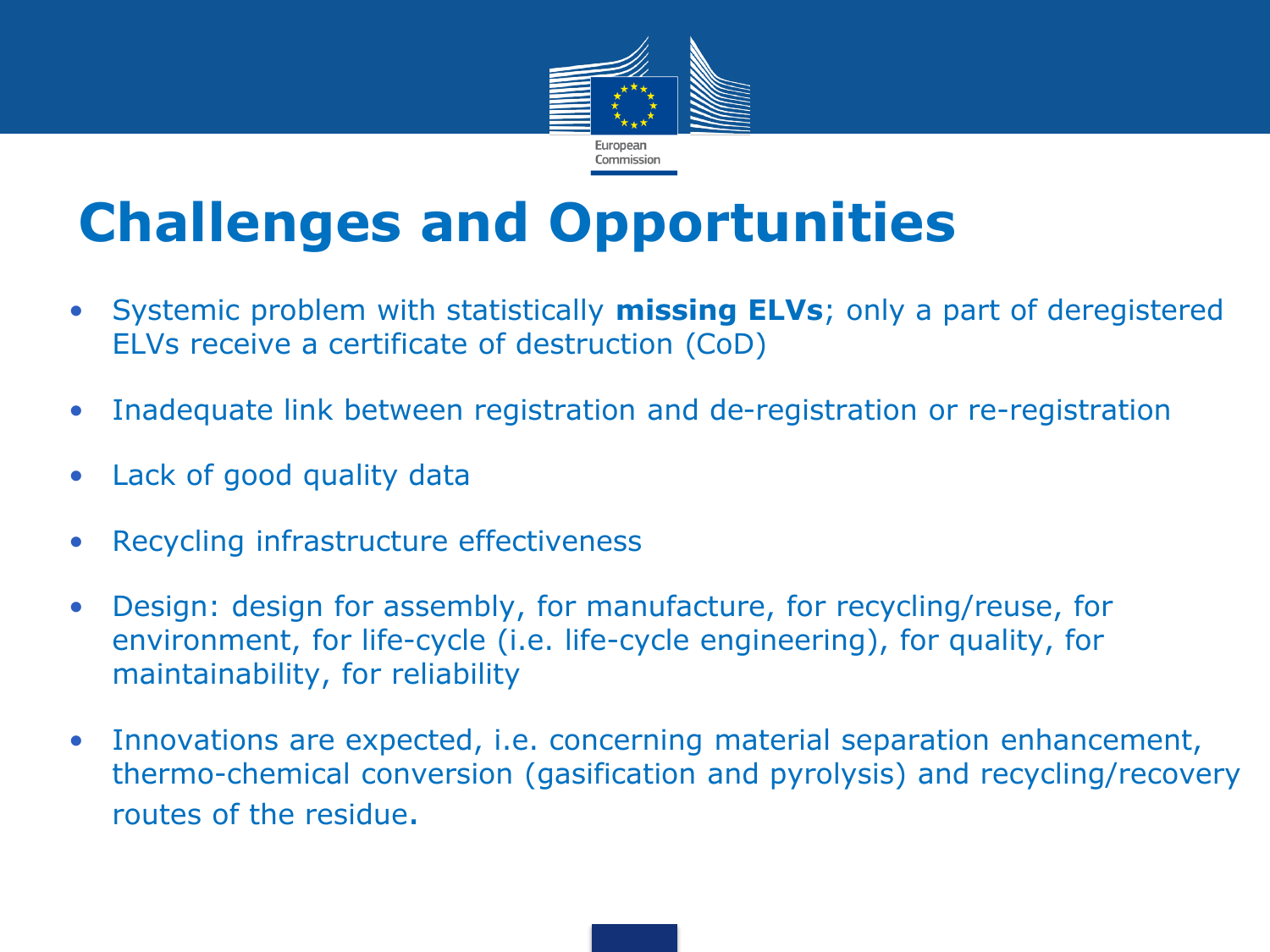

## **Remaining Challenges – Missing ELVs**

#### **ELVs, registered vehicles, import / export: 2014**

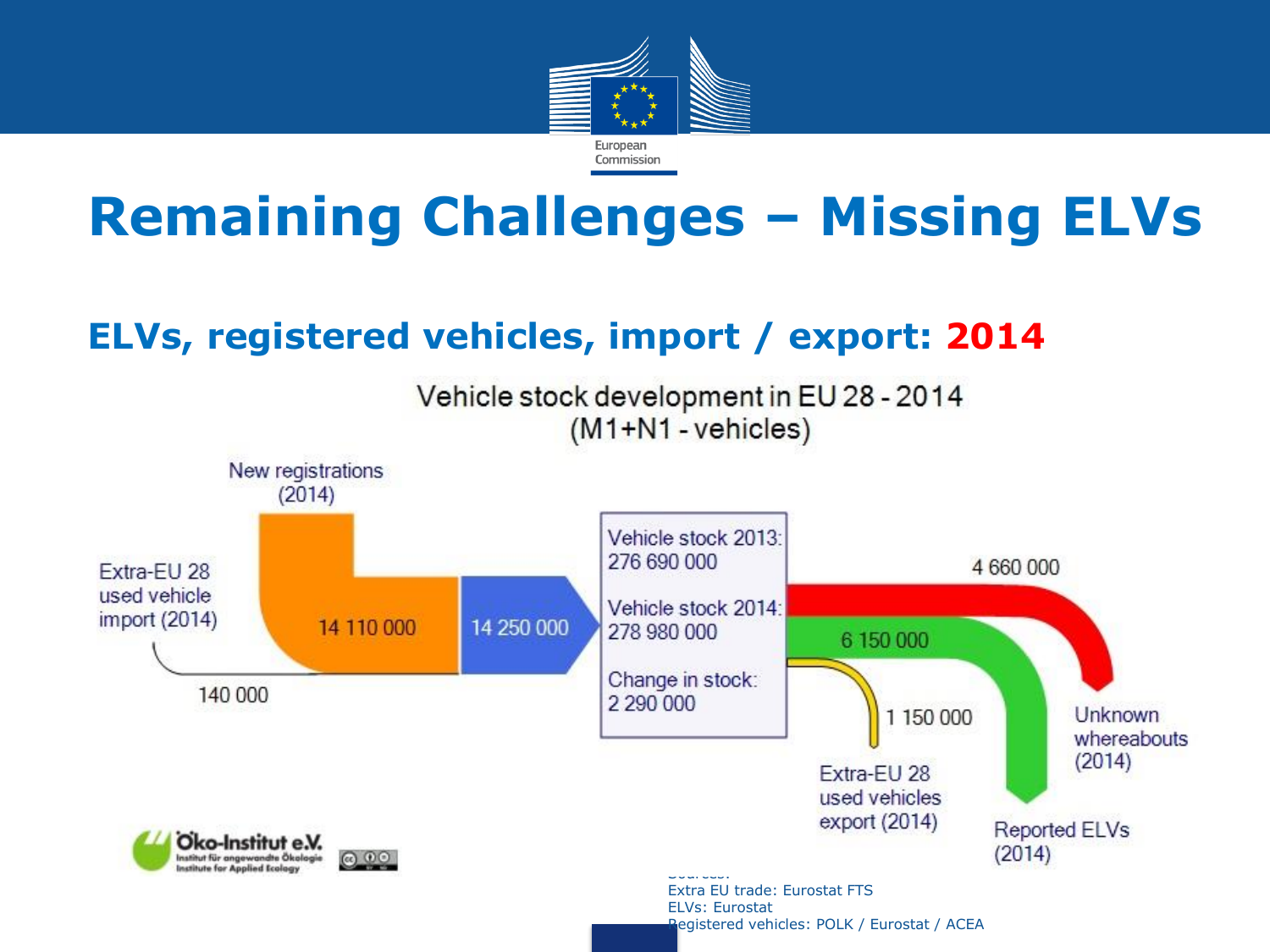

#### **Total number of reported ELVs for EU-28** (estimates applied for missing data) **Number of ELVis Annumber of ELVis**

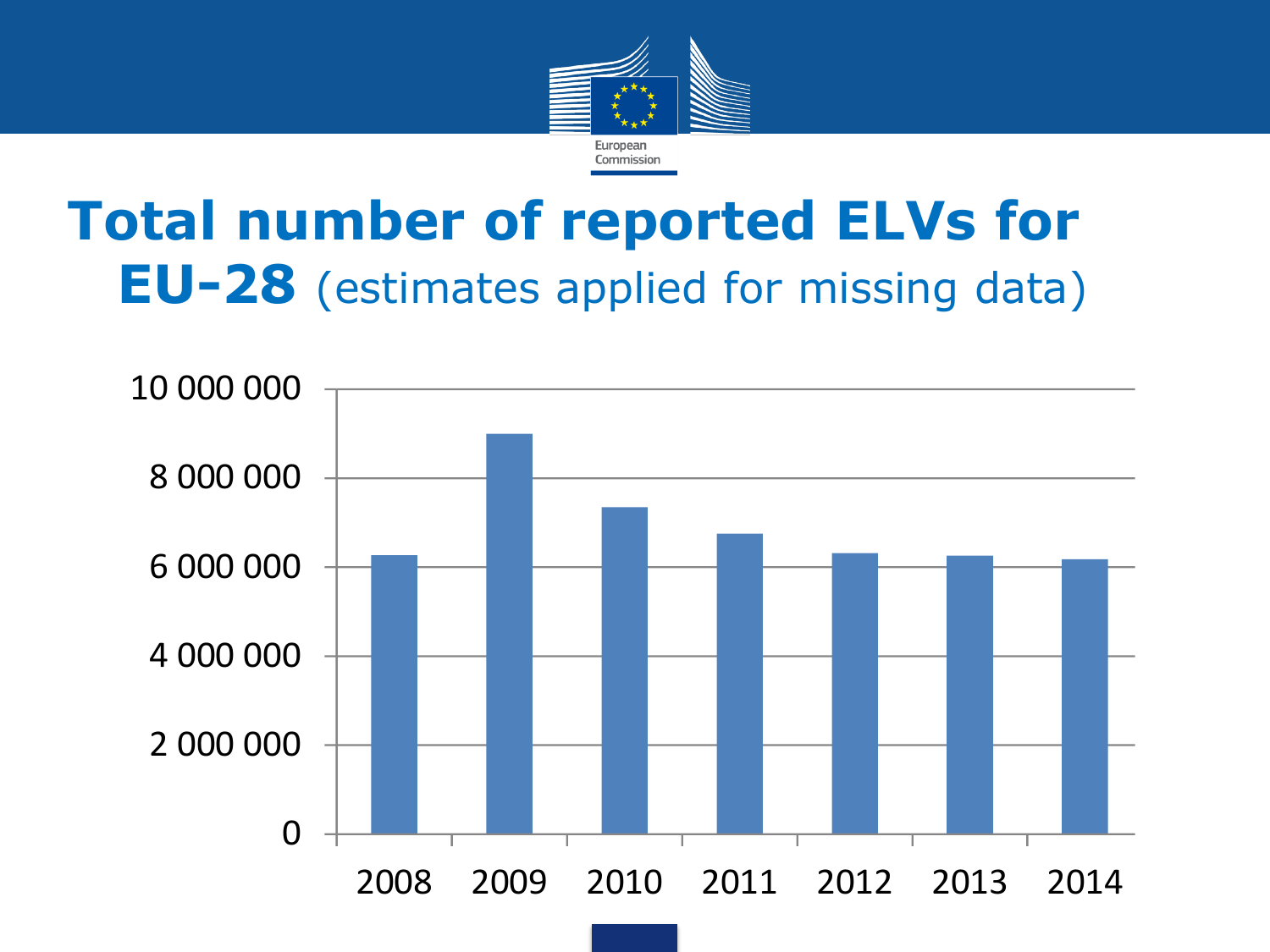

## **Commission's initiatives**

- Waste Shipment's Correspondents Guidelines for Waste Vehicles No 9
- Reviewed WSR: Inspection Plans required by 2017
- ESTAT Guidelines on Reporting (revised) require also reporting of registered and de-registered vehicles in addition to number of CoDs
- Commission's compliance promotion initiative on the implementation of the ELV Directive with emphasis on the ELVs of unknown whereabouts, study and consultations – consultant's recommendations
- Best Environmental Management Practice for the Car Manufacturing Sector (best practice: inspiring environmental improvements from front runners' achievements, sectoral reference document under EMAS – guidance for the whole sector
- European Strategy for Plastics in a Circular Economy and interface between chemical, product and waste legislation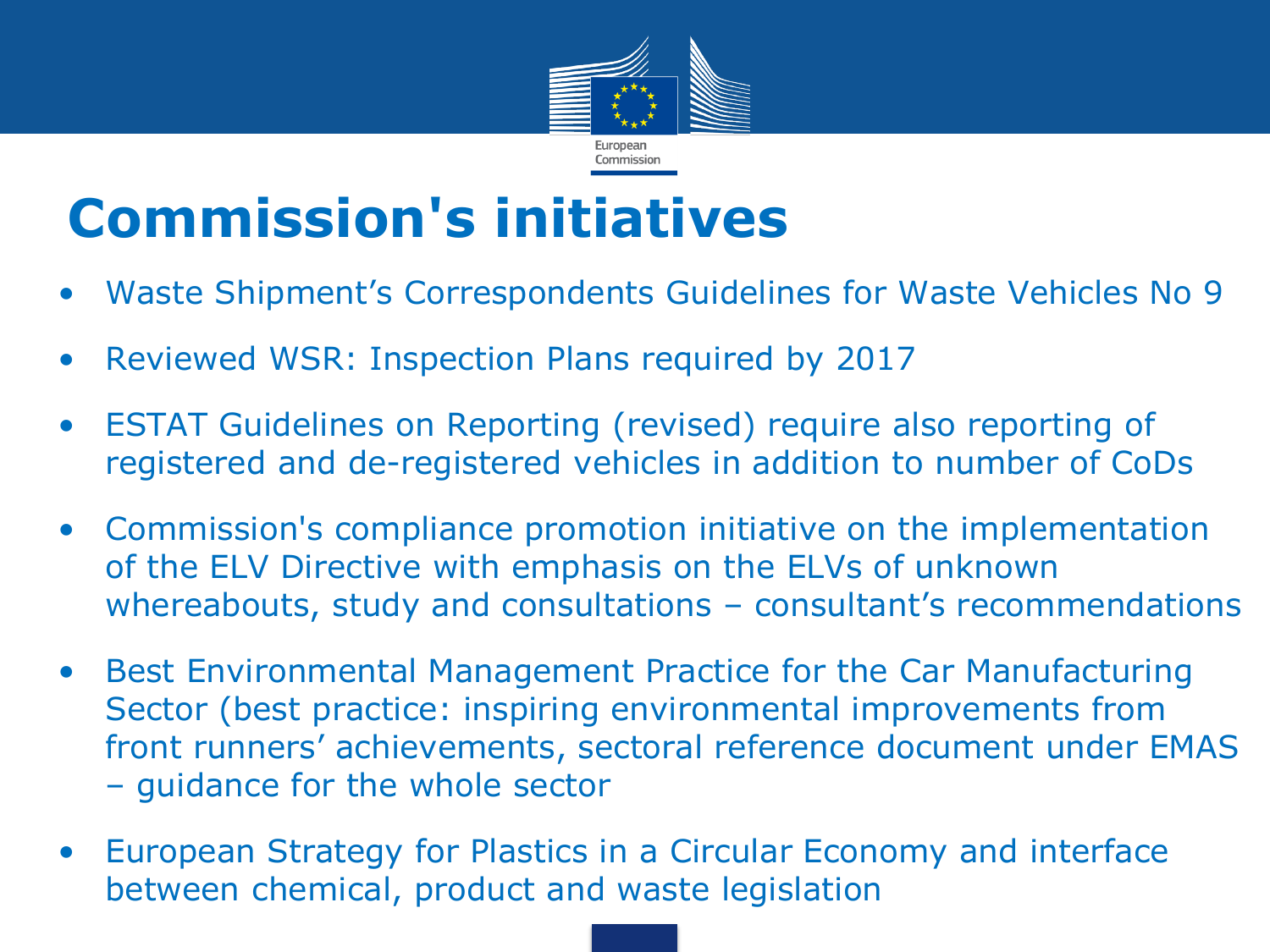

# **Future legislative changes affecting the ELV legislation**

- Waste package Expected adoption in April 2018
	- $\triangleright$  Proposal for a Review of the ELV Directive by 31 December 2020
	- $\triangleright$  Proposal for a Review of the Batteries and the WEEE **Directives**
- Revision of COM DEC 2005/293 on reporting on ELV targets
- Upcoming evaluation of the Regulation on Shipments of Waste and the Batteries Directive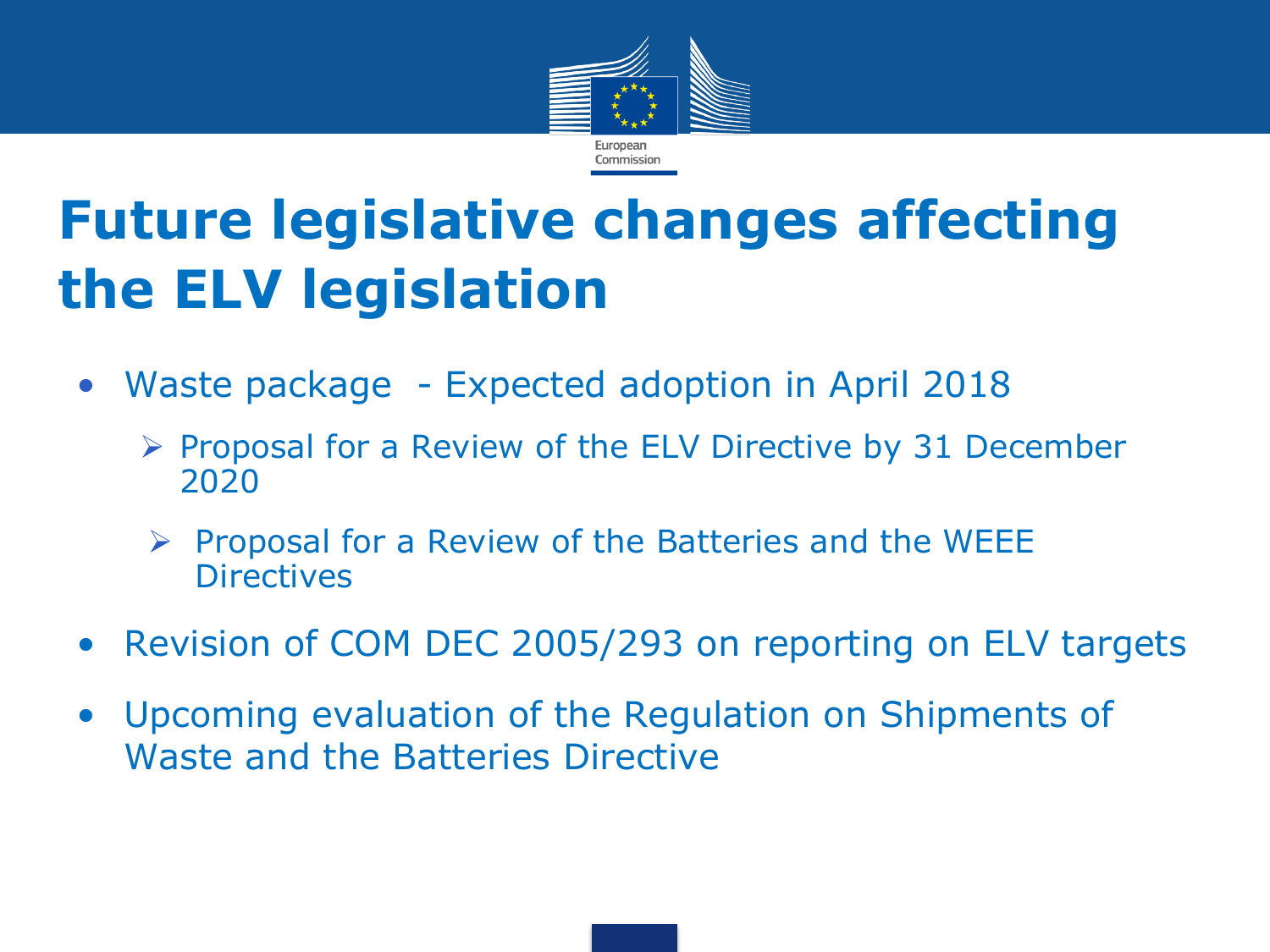



## **Legislative Set-Up**

- Directive 2000/53/EC on end-of-life vehicles
- Commission Decision 2001/753/EC concerning a questionnaire for Member States tri-annual reports on the implementation of Directive 2000/53/EC
- Commission Decision 2002/151/EC on minimum requirements for the certificate of destruction
- Commission Decision 2003/138/EC establishing component and material coding standards
- Commission Directive 2005/64/EU on type-approval of motor vehicles with regards to their reusability, recyclability and recoverability (the 3R Directive)
- Commission Decision 2005/293/EC laying down detailed rules on the monitoring of the reuse/recovery and reuse/recycling targets
- Annex II– 9<sup>th</sup> amendment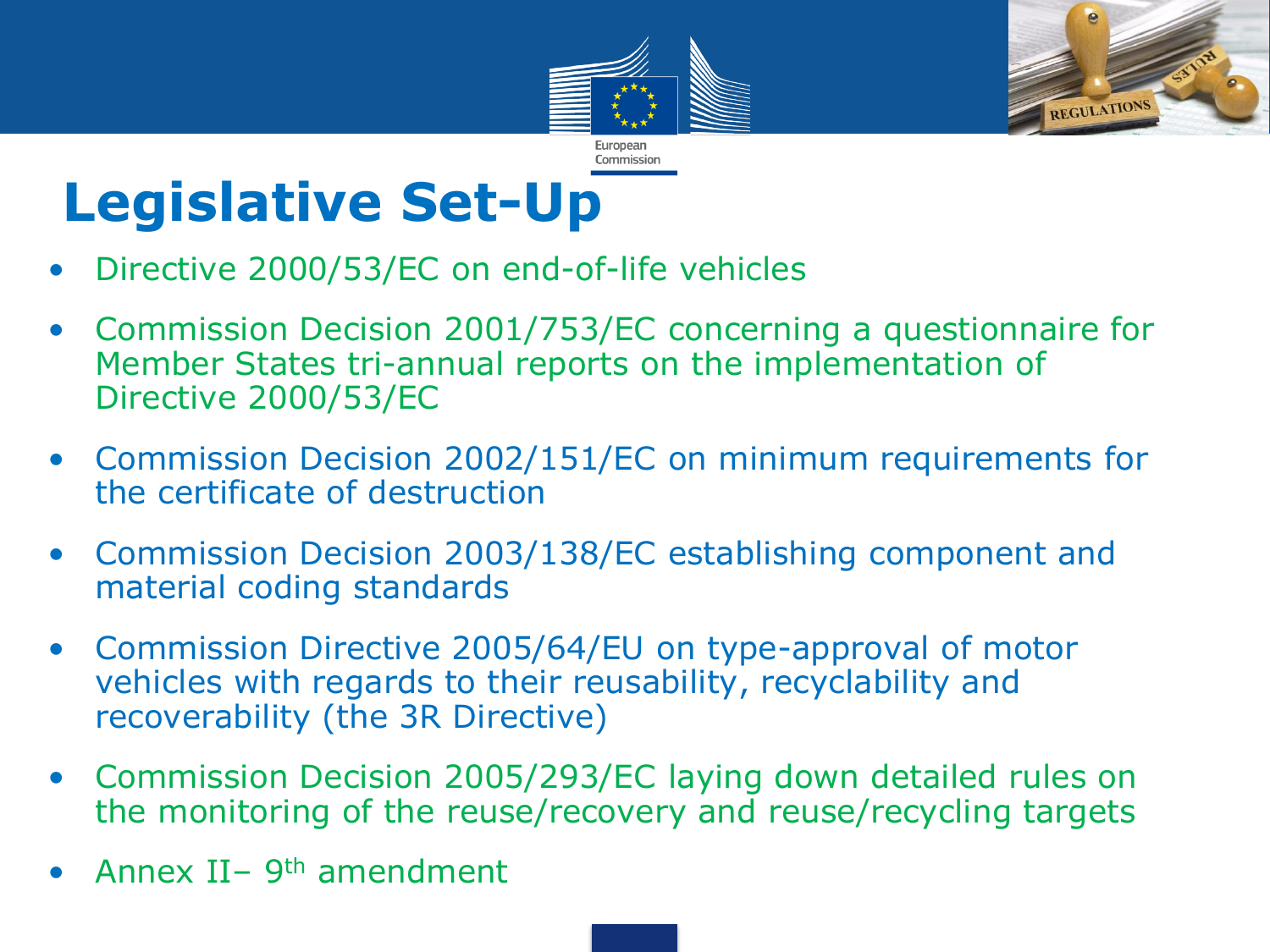

## **Points to be considered to improve the implementation of the ELV Directive**

#### **For better ELV tracking**

- Improvement of registration and de-registration
- Better statistics
	- ◆ Monitoring of intra-EU trade
	- ◆ Monitoring of extra-EU trade
- Improving data on vehicle stock and import/export to enable better monitoring
- Awareness; incentives and/or penalties for issuing and presenting CoDs
- Enforcement to reduce illegal dismantling of ELVs at dealers and repair shops

#### **For better performance**

- Alignment of definitions
- Standards for ELV treatment
- Targets for materials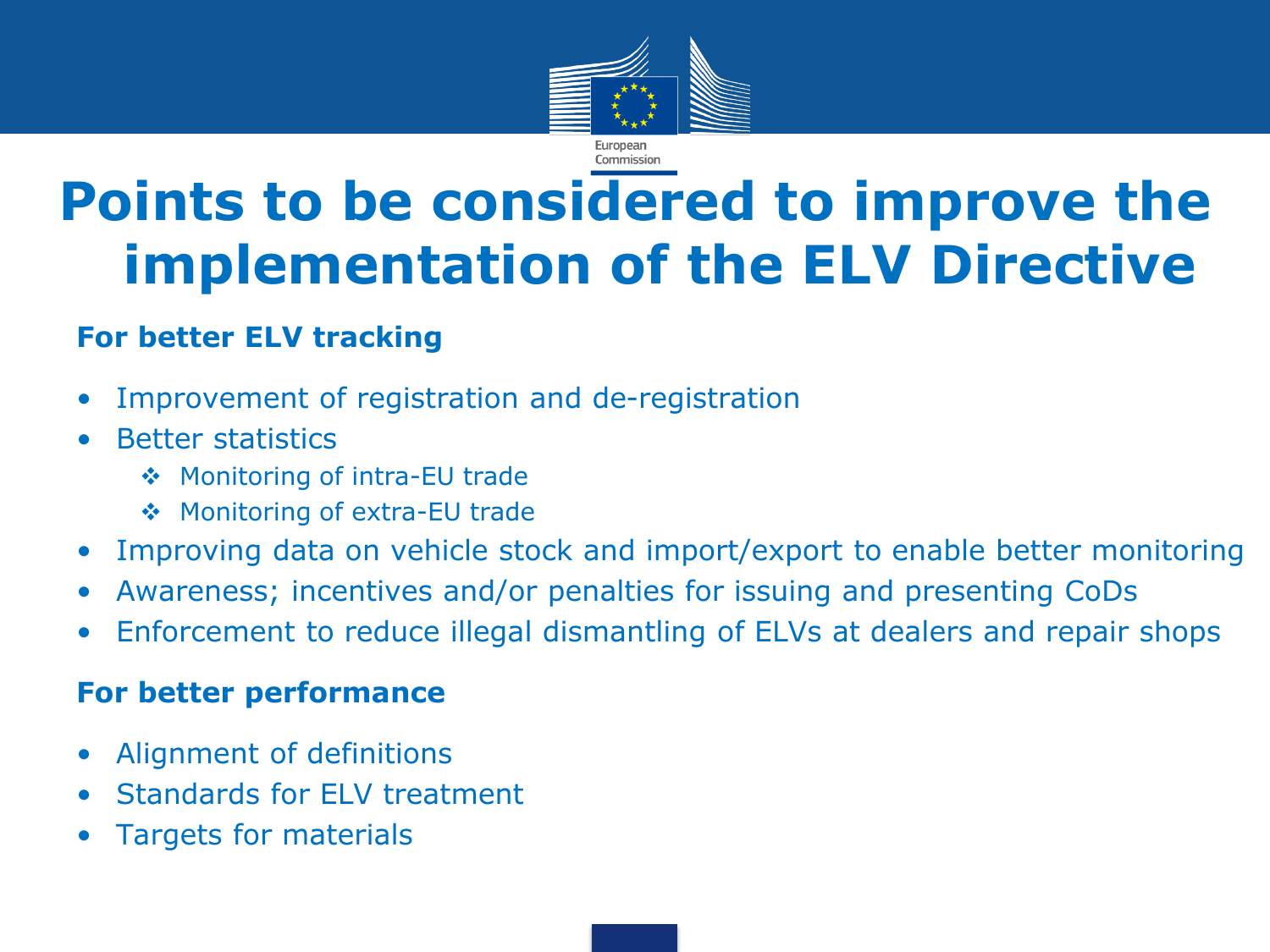

# **New challenges**

- Electric Vehicles
	- $\triangleright$  Second life for Batteries from EVs EPR questions
	- $\triangleright$  Dismantling/repair information to dismantlers
- Improvement of information in IDIS (ex. POPs in vehicles)
- A number of 27 raw materials identified as critical by the EU (COM(2017)490) are to be found in vehicles, in particular EVs, and their expected growth will significantly affect the issue
- Revision of Commission Decision 2005/293 on monitoring of the ELV targets
	- $\triangleright$  Annual data to be accompanied by quality report?
	- $\triangleright$  Reporting per material?
	- $\triangleright$  Reporting per vehicle stock?